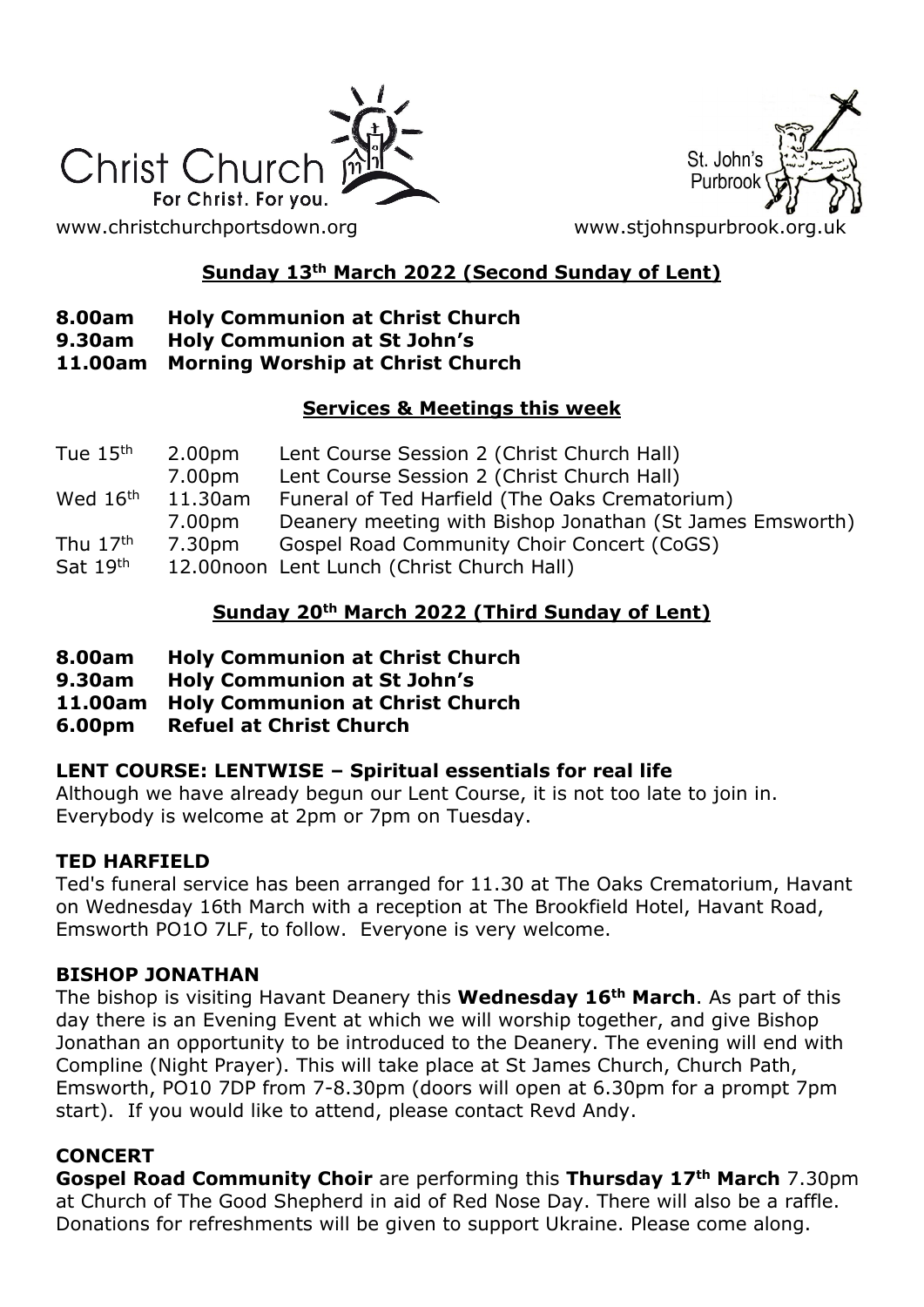## **LENT LUNCHES**

The Mothers' Union will be hosting two Lent Lunches this year, on **Saturdays 19th March and 2nd April** from 12.00 till 1.00pm in Christ Church Hall. All are welcome. Additionally Sheila Gill will be hosting Lent Lunches in her home on **Saturdays 26th March and 9th April** at 12.30pm. Places at these are limited and will need to be booked with Sheila in person or by phone on 07511 032140.

The lunches will raise funds for Tear Fund and MU family holidays.

#### **ELECTORAL ROLL**

Our annual meetings will be held on **Sunday 24th April** (St John's) and **Wednesday 27th April** (Christ Church). Before these important meetings, we need to make sure that our electoral rolls (membership lists) are up to date. If you regularly worship in one of our churches and are not already on the roll (or not sure whether you are), then please speak to Bill Jeffery (for St John's) or Graham Olway (for Christ Church) or to Revd Andy.

## **PILRIMAGE TO THE HOLY LAND**

Canon Peter Hall and Revd Max Cross are leading a pilgrimage to Jerusalem & Galilee in 2023 (27<sup>th</sup> May to 4<sup>th</sup> June). For details contact Peter on 02392 210283 or revphall@gmail.com.

## **COVID REGULATIONS**

Many of the regulations relating to Covid have now been revoked. However, the government is still advising 'safer behaviours'.

Revd Andy asks that we follow these guidelines for services in both of our churches:

- Consider wearing a face covering for the sake of others
- Do not attend if you feel unwell or test positive for Covid-19
- Respect those who wish to maintain social distancing (and do not assume that others are comfortable with close contact)

There are a range of different views on these issues in our congregations. Please respect those whose views differ from your own.

| <b>CONTACTS</b>     |                                            |  |  |
|---------------------|--------------------------------------------|--|--|
| <b>Vicar</b>        | Revd Andy Wilson (day off Monday)          |  |  |
|                     | vicar@christchurchportsdown.org            |  |  |
|                     | purbrookvicar@gmail.com                    |  |  |
| Curate              | Revd Matt Grove (day off Saturday)         |  |  |
|                     | matt.grove@christchurchportsdown.org       |  |  |
| Churchwarden        | <b>Stephen Anderson</b>                    |  |  |
| <b>CCP</b>          | stephen.anderson@christchurchportsdown.org |  |  |
| Churchwarden        | <b>Karina Golledge</b>                     |  |  |
| <b>CCP</b>          | thegolledges@btinternet.com                |  |  |
| Churchwarden        | <b>Bill Jeffery</b>                        |  |  |
| <b>SJP</b>          | purbrookchurch@qmail.com                   |  |  |
| <b>Hall Manager</b> | Jacqui Wilson                              |  |  |
| <b>CCP</b>          | hall.manager@christchurchportsdown.org     |  |  |
| Website             | <b>Matt Doe</b>                            |  |  |
|                     | webmaster@christchurchportsdown.org        |  |  |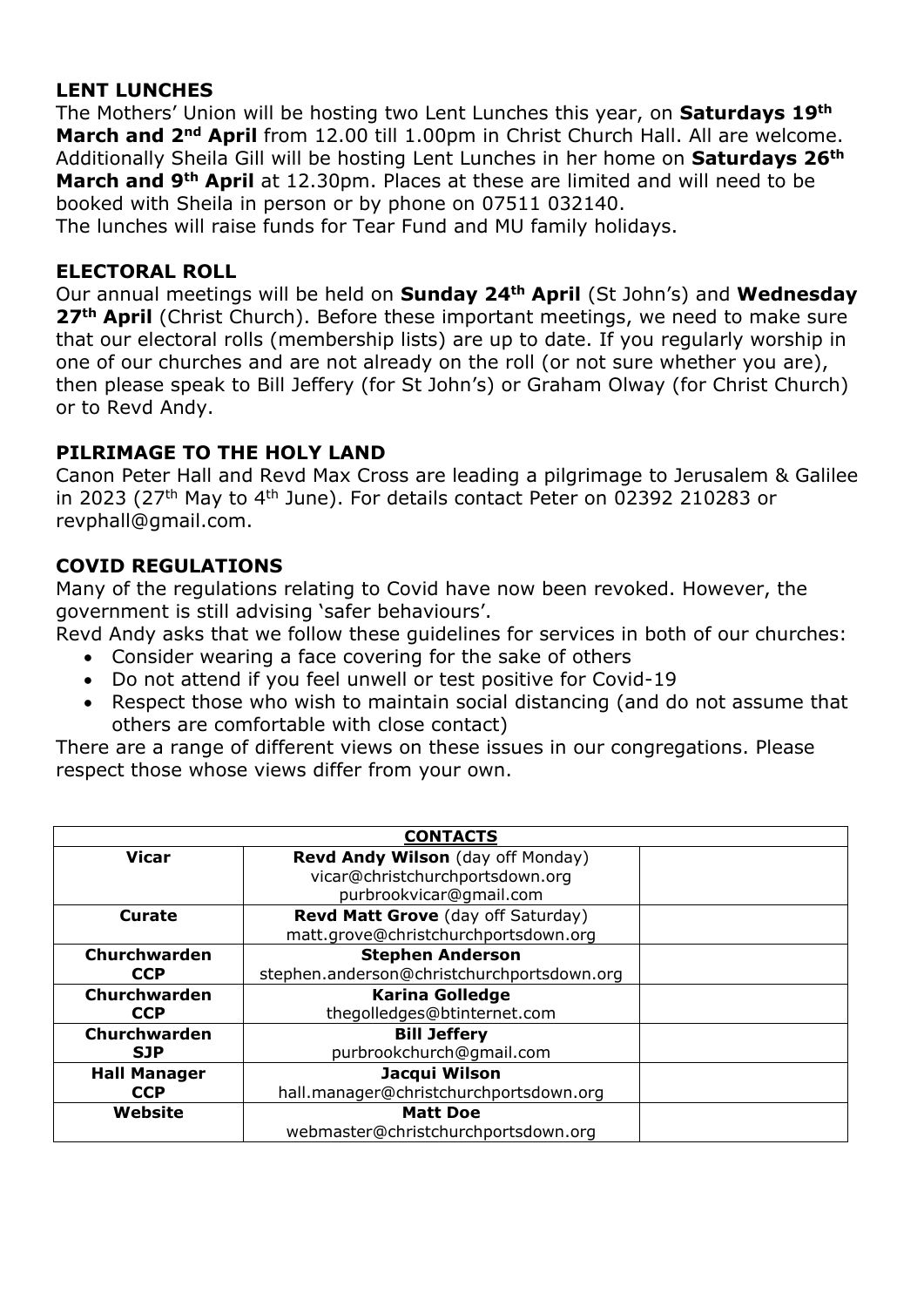# **Sunday 13 March 2022**

2nd Sunday of Lent

## **Collect**

Almighty God, by the prayer and discipline of Lent may we enter into the mystery of Christ's sufferings, and by following in his Way come to share in his glory; through Jesus Christ our Lord. Amen.

## **READINGS FOR 8.00 & 9.30 SERVICES**

## **Philippians 3.17—4.1**

 $17$  Brothers and sisters, join in imitating me, and observe those who live according to the example you have in us.  $18$  For many live as enemies of the cross of Christ; I have often told you of them, and now I tell you even with tears.  $19$  Their end is destruction; their god is the belly; and their glory is in their shame; their minds are set on earthly things.  $20$  But our citizenship is in heaven, and it is from there that we are expecting a Saviour, the Lord Jesus Christ. <sup>21</sup> He will transform the body of our humiliation so that it may be conformed to the body of his glory, by the power that also enables him to make all things subject to himself.  $4<sup>1</sup>$  Therefore, my brothers and sisters, whom I love and long for, my joy and crown, stand firm in the Lord in this way, my beloved.

*This is the word of the Lord. Thanks be to God.*

## **Luke 13.31–35**

*Hear the Gospel of our Lord Jesus Christ according to Luke. Glory to you, O Lord.*

 $31$  At that very hour some Pharisees came and said to him, 'Get away from here, for Herod wants to kill you.'  $32$  He said to them, 'Go and tell that fox for me, "Listen, I am casting out demons and performing cures today and tomorrow, and on the third day I finish my work.  $33$  Yet today, tomorrow, and the next day I must be on my way, because it is impossible for a prophet to be killed away from Jerusalem."  $34$  Jerusalem, Jerusalem, the city that kills the prophets and stones those who are sent to it! How often have I desired to gather your children together as a hen gathers her brood under her wings, and you were not willing!  $35$  See, your house is left to you. And I tell you, you will not see me until the time comes when you say, "Blessed is the one who comes in the name of the Lord."'

*This is the Gospel of the Lord. Praise to you, O Christ.*